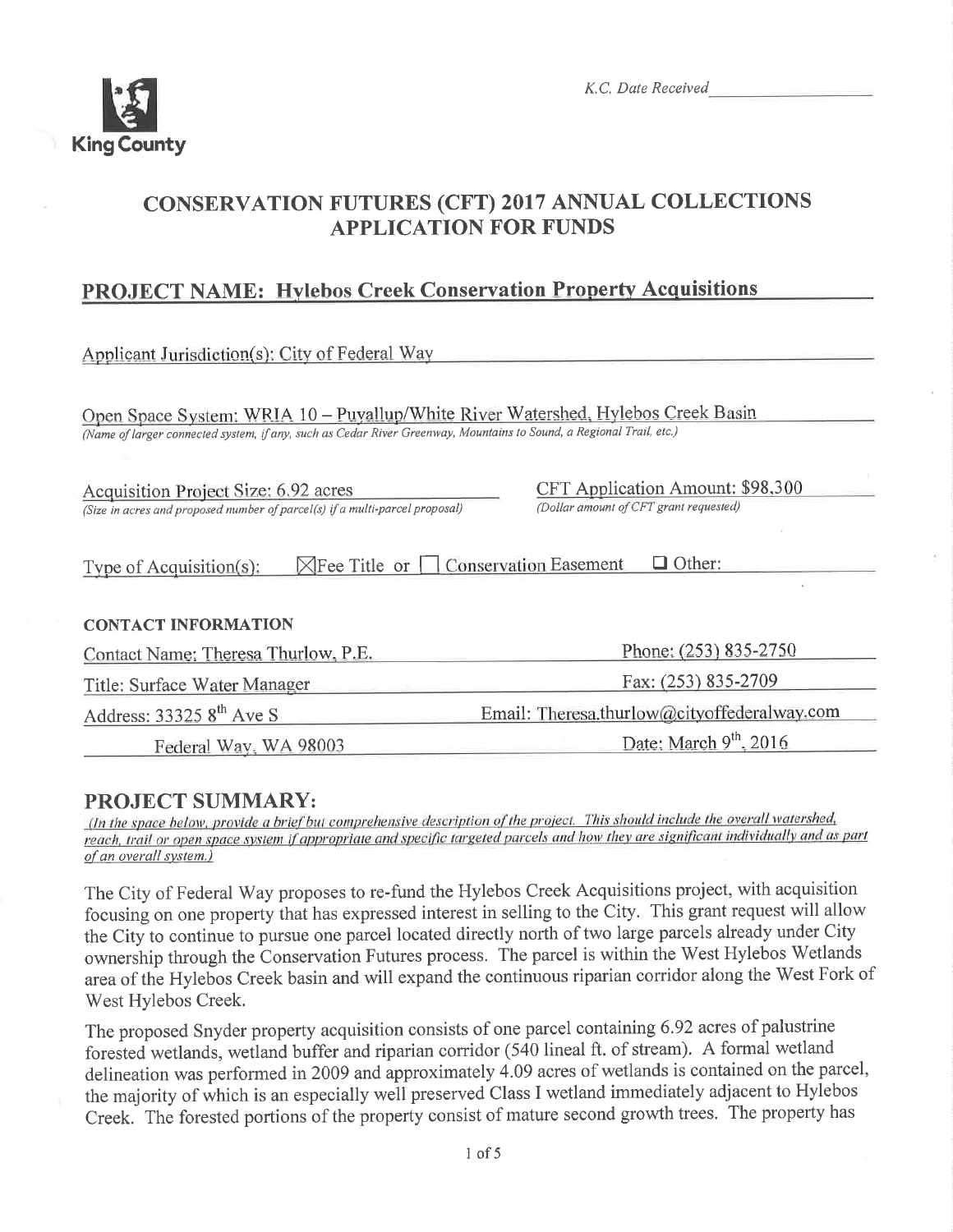never been subject to development and would only require the removal/monitoring of invasive plant species.

## 1. OPEN SPACE RESOURCES

Please review the attached evaluation criteria. For the **proposed acquisition parcel(s)**, please mark those criteria that apply and thoroughly, yet succinctly, describe in the space below how the proposed acquisition satisfies each markeà criteria. Please clearly describe how these criteria might be met at a landscape level, and how they apply to individual parcels. If restoration is part of the plan, please briefly describe the current condition and the hoped for restored condition that is the goal of the acquisition.

- $\overline{\boxtimes}$ A. Wildlife habitat or rare plant reserve
- $\times$  B. Salmon habitat and aquatic resources
- C. Scenic resources
- $\boxtimes$  D. Community separator

E. Historic/cultural resources

- $\Box$  F. Urban passive-use natural area/greenbelt
- $\boxtimes$  G. Park/open space or natural corridor addition
- $\boxtimes$  H. Passive recreation opportunity/unmet needs

## a. Wildlife Habitat or Rare Plant Reserve

The mature forested wetland and stream found within the acquisition area provides habitat to a broad variety of species including bald eagles, herons, king fishers, a variety of water fowl (both migratory and non-migratory), birds, otters, beavers, deer, coyotes, amphibians and reptiles. In addition, the proposed acquisition area is part of alarger wetland and riparian habitat corridor on the West Hylebos Creek system. Currently there are over 294 acres of habitat restored and/or preserved in the West Hylebos Wetlands/riparian corridor through the efforts of Washington State Department of Transportation (WSDOT) and the City of Federal Way. The City will explore opportunities to plant native vegetation and remove invasive species once acquired, with the intent to expand/improve the availability of suitable wildlife habitat.

## B. Salmon Habitat and Aquatic Resources

The forested wetlands and reach of Hylebos Creek present on the majority of the subject property ate an important component to the health and biodiversity of the West Hylebos Wetlands area and Hylebos Creek. These features provide important flow buffering and water quality functions within the West Hylebos wetland complex that are crucial to salmon spawning and rearing within the West Hylebos system. Additionally, in the late spring, summer and early fall months the forested wetlands, springs and riparian habitat provide an important cooling effect on the urban runoff which is critical to the continued viability of rearing habitat found in the middle reaches of the Hylebos. The stream reach within the property supports the migration and/or spawning of Chinook salmon, Coho salmon, Chum salmon and Cutthroat Trout. The Hylebos Creek system is also an important part of the White/Puyallup Watershed (WRIA 10) salmon recovery strategy.

### D. Community Separator

The Snyder property is an integral part of a greenbelt that parallels the west side of Highway 99, providing separation between this primary transportation route and residential developments to the west.

## G. Park/Open Space or Natural Corridor Addition

Properties acquired will be added to the greater West Hylebos Wetlands open space system which includes, but is not limited to 177 acres of Wetlands and Riparian habitat on the West fork of the West Hylebos and 116 acres of wetland and riparian corridor within the Spring Valley Open Space area (North fork of the West Hylebos). Recent land acquisitions in these areas include:

- Larson-Justice Property  $-2.0$  acres
- $\bullet$  Bridges Property 17.26 acres
- WSDOT restoration area (Mase property)  $-17$  acres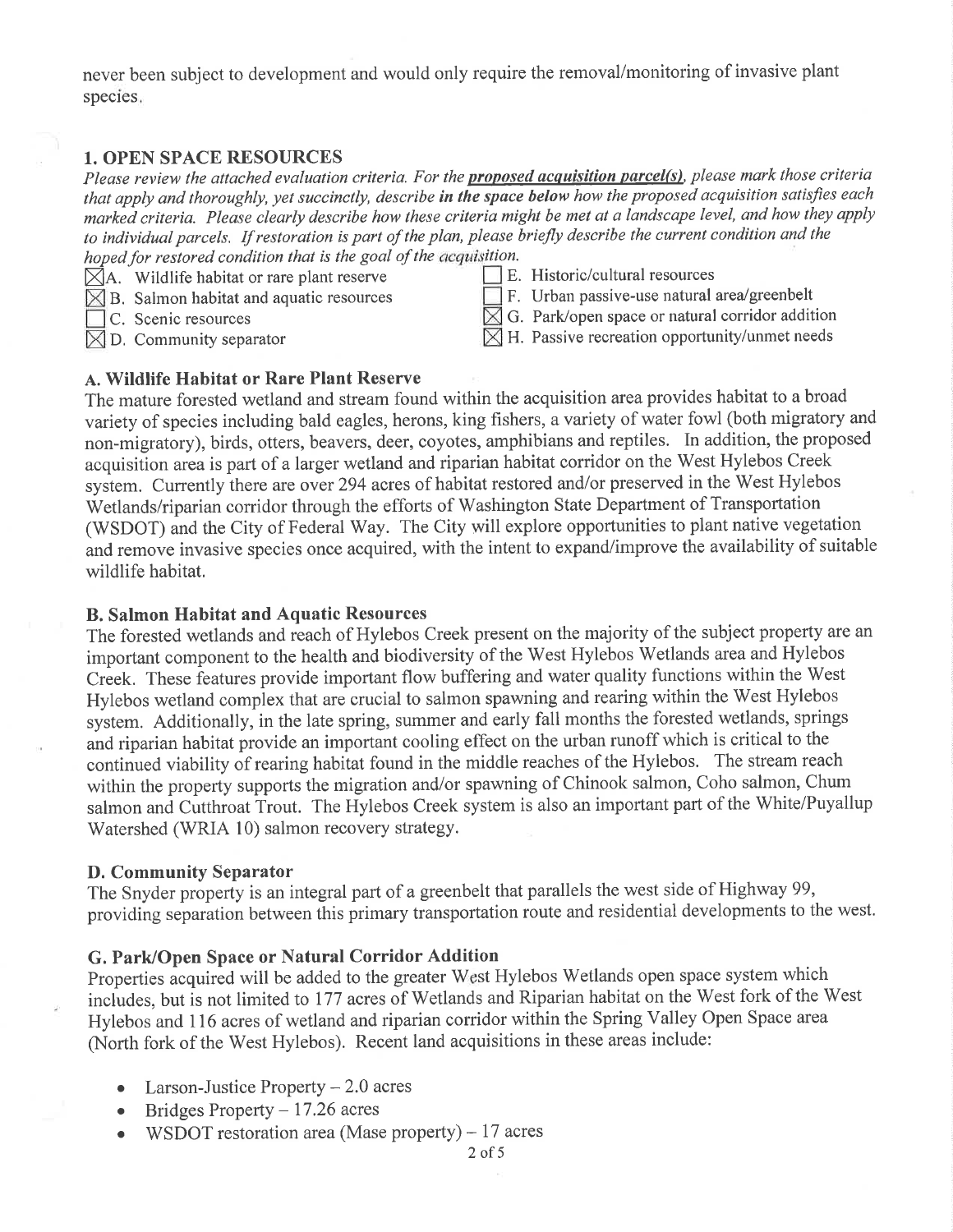- WSDOT restoration area (Corrington property)  $-3.3$  acres
- Kim property  $-10$  acres
- Kwon property  $-22$  acres
- Enticknap property  $7.2$  acres

Acquisition of the Snyder property will preserve additional critical habitat and provide the connectivity neeáed between conservation properties for a future trail system to be constructed, which would expand both educational and recreational opportunities for the citizens of Federal 'Way.

## H. Passive recreation opportunity/unmet needs

The Snyder property is the last of two gaps to create connectivity between existing conservation properties on the West Fork of the West Hylebos and the large West Hylebos Wetlands complex that is currently a City Park. Acquisition of this property would ensure the preservation of the existing wildlife corridor and provide an opportunity for conservation properties to be connected via a trail/boardwalk system in the future.

### 2. ADDITIONAL FACTORS

For the **proposed acquisition parcel(s)**, please mark all criteria that apply and thoroughly, yet succinctly, describe in the space below how the proposed acquisition satisfies each marked criteria.

- $\boxtimes$ A. Educational/interpretive opportunity
- B. Threat of loss of open space resources
- $\boxtimes$ C. Ownership complexity/willing seller(s)/ownership interest proposed
- $\boxtimes$ D. Partnerships Describe any public or private partnerships that will enhance this project
- $\Box$  E. Is the property identified in an adopted park, open space, comprehensive, or community plan?
- $\Box$ F. Transferable Development Credits (TDC) participation

### A. EducationaVinterpretive opportunity

Conservation property connectivity will be achieved through acquisition of the Snyder property along the West Branch ôf West Hylebos. The property and future acquisitions would allow for the planning and construction of an extensive educational trail/boardwalk system along the riparian corridor. The Surface Water Management capital program includes a trail system being designed and constructed once all the target properties in the network have been acquired.

### C. Ownership

The City of Federal Way proposes fee simple acquisition of the Snyder property. The City has engaged the owner in the past and found little interest, but the owner has recently re-engaged the City for <sup>a</sup> counter appraisai of the property with more interest to sell. Having the funds in place would allow the City to move quickly to acquire while the owner is interested.

### D. Partnerships

The City of Federal Way and EarthCorps have a long standing partnership and a shared goal of protecting and restoring the Hylebos Creek and wetlands. Once the property is acquired, EarthCorps will work with the City to make habitat improvements on those properties requiring such work. Improvements could include, but are not limited to removal of invasive species, planting areas with natìve species, removing fish passage barriers and enhancing rearing habitat for juvenile salmon.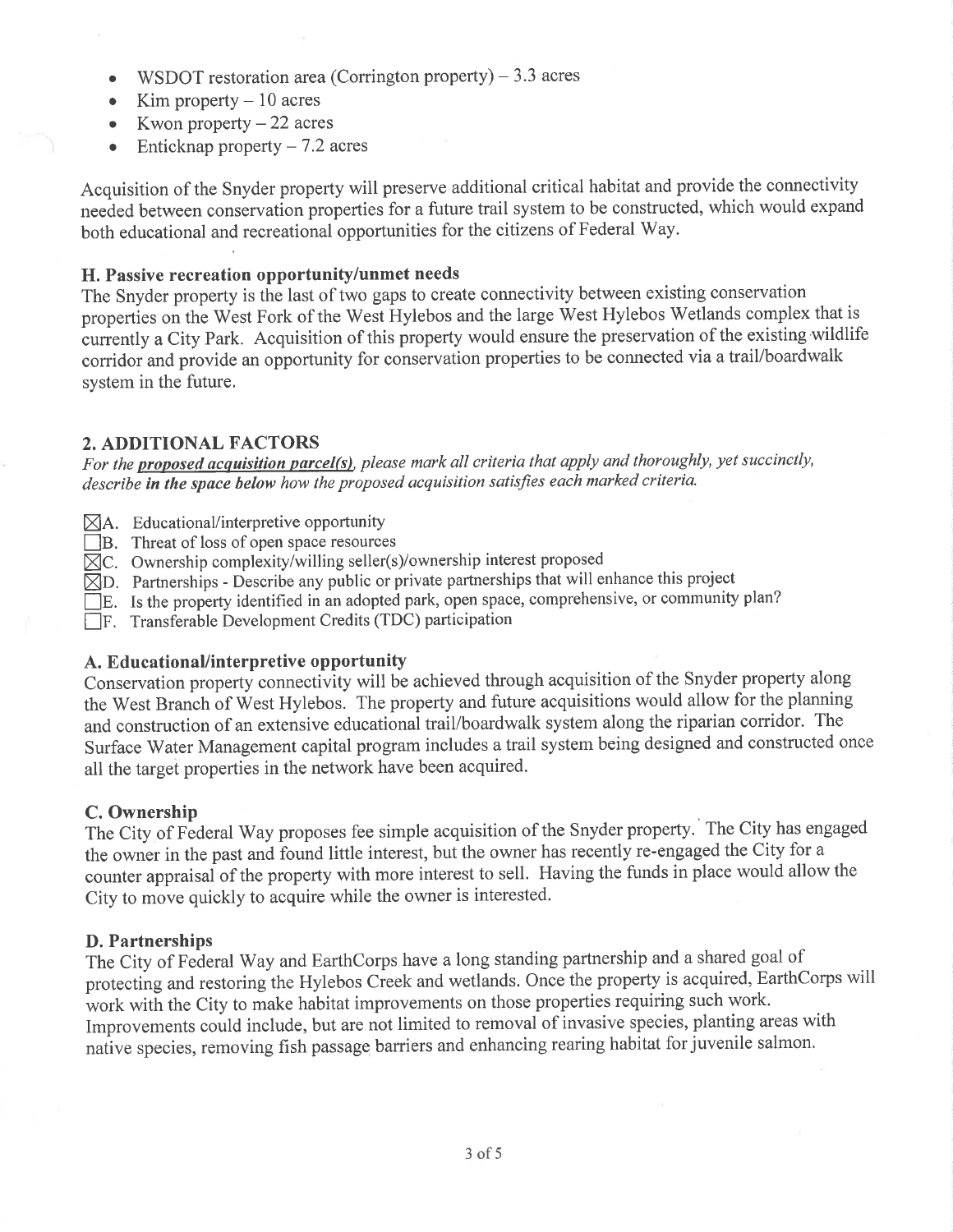### 3. STEWARDSHIP AND MAINTENANCE

How will the property be stewarded and maintained? Does the property lend itself to volunteer stewardship opportunities? How will ongoing stewardship and maintenance efforts be funded?

In 2011, the City added a new program to operations specifically for the ongoing maintenance and improvement of conservation properties acquired by the surface water utility. The City will work in partnership with EarthCorps to monitor and maintain the conservation properties acquired and utilize programmed funds to support these efforts. Additionally, the City will continue to work with volunteer organizations to organize events focused on the removal of invasive plant species as well as the planting of areas with native species on a quarterly basis. City staff will evaluate and conduct (if needed) fish passage barrier removal and stabilization measures. 'Wetlands, tributary streams and ponds will be monitored for three to four years following the restoration, along with any fish passage barrier removal work to ensure native plants take hold and the tributary system is stabilized. Once restoration monitoring is completèd, the area will be checked periodically to monitor/remove invasive plants and to verify the functionality of the wetlands and tributaries.

### 4. PROJECT BUDGET

| 1) TOTAL CFT APPLICATION AMOUNT <sup>®</sup>        | CFT: \$98,300 |
|-----------------------------------------------------|---------------|
| <b>2) TOTAL PEL APPLICATION AMOUNT</b> <sup>b</sup> | PEL: N/A      |

 $^a$ Allowable CFT acquisition costs (Ordinance 14714): The disbursement of funds shall be made only for capital project expenditures that include costs of acquiring real property, including interests in real property, and the following costs: the cost of related relocation of eligible occupants, cost of appraisal, cost of appraisal review, costs of following costs; the cost of retained relocation of eigente occupants, cost of appraisal, cost of appraisal revent, costs of reports, directly related staff costs and related legal and administrative costs, but shall not include the cost of preparing applications for conservation futures funds.

 ${}^b$ King County projects only, if applicable.

#### Estimation of property value:

Briefly note how land values have been estimated (i.e., appraisal, property tax assessment, asking price, letter of value or olher means).

The following figures were used to create the estimate for the proposed acquisition costs:

- . 6,g2Acres \$20,000/acre (appraised in 2014 at \$10,000/acre, but owner is counter appraising)
- o MAI appraisal, wetland delineation, Survey & Phase I ESA \$23,400 (costs anticipated or incurred to date for services mentioned)
- Staff, administrative and legal costs were estimated at 4% of the total project cost

| <b>PROJECT COSTS</b>                                           | <b>ESTIMATED DOLLAR AMOUNT OR RANGE</b> |  |
|----------------------------------------------------------------|-----------------------------------------|--|
| Total property interest value                                  | \$161,800                               |  |
| Title and appraisal work                                       | \$8,000                                 |  |
| Closing, fees, taxes                                           | \$2,000                                 |  |
| Hazardous waste reports (Phase I ESA & wetland<br>delineation) | \$17,300                                |  |
| Directly related staff, administration and legal costs         | \$7,500                                 |  |
| <b>Total Project Costs (CFT and other funds)</b>               | \$196,600                               |  |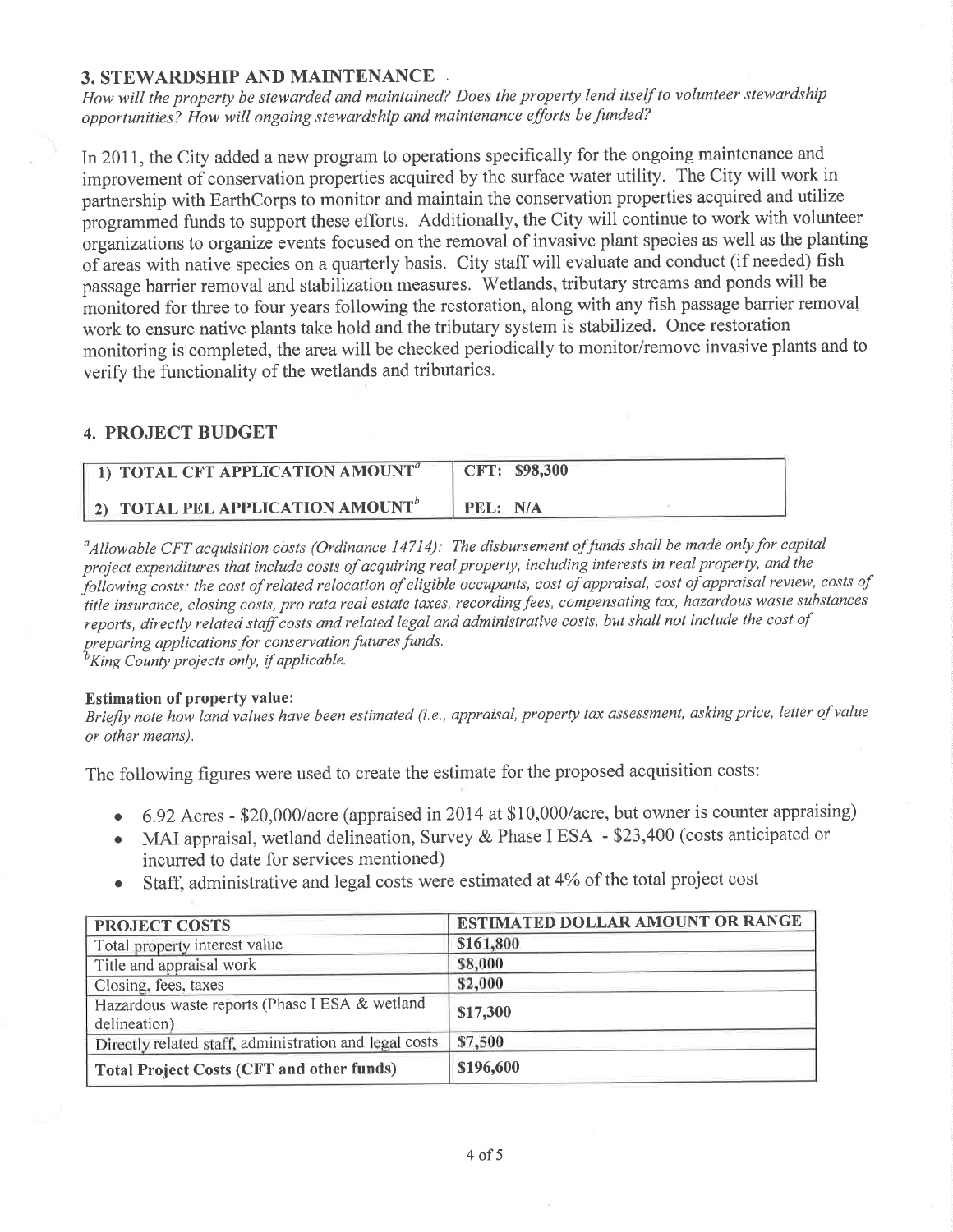| <b>MATCHING FUNDS: Existing Sources</b><br>(CFT can only provide a maximum of 50% of anticipated<br>project costs) | <b>DATE</b><br>(Expended or Committed) | <b>DOLLAR AMOUNT</b><br>(Expended or Committed) |
|--------------------------------------------------------------------------------------------------------------------|----------------------------------------|-------------------------------------------------|
| City of Federal Way Funds                                                                                          | On-going and in 2016                   | \$98,300                                        |
| <b>Total CFT Funds Previously Received</b><br><b>This Project</b>                                                  |                                        | \$239,137.75                                    |
| <b>Total Matching Funds and Past CFT Funds</b><br><b>Currently Identified</b>                                      |                                        | \$242,373.75                                    |
| <b>Unidentified Remaining Match Need</b>                                                                           |                                        |                                                 |

Unidentified remaining match need: What funds are anticipated and what is the time frame?

Please briefly discuss how the unidentified remaining match need above will be met.

 $N/A$ 

## 5. IN-KIND CONTRIBUTIONS FROM PARTNERSHIPS

| <b>Brief Activity Description</b>                              | <b>Dollar Value of</b><br>In-kind<br>Contribution | <b>Status</b><br>(Completed or Proposed) | <b>Activity Date Range</b><br>(Completion Date or Proposed<br>Completion Date) |
|----------------------------------------------------------------|---------------------------------------------------|------------------------------------------|--------------------------------------------------------------------------------|
| Volunteer invasive plant removal<br>and restoration plantings. | \$6,000                                           | Ongoing                                  | Annually                                                                       |
| <b>TOTAL</b>                                                   | \$6,000                                           |                                          |                                                                                |

# 6. ATTACHED MAPS (*Two maps are now required: 1) site map and 2) general location map; you* may also include one additional map, aerial photo or site photo)

 $8\frac{1}{2} \times 11$ " maps are preferred, but 11 x 17" is acceptable if folded and hole-punched for insertion into a three-ring binder.

#### Site Map that shows the following:

- Each parcel proposed for acquisition in yellow or distinct shading and an indication of any parcel proposed for less than fee simple acquisition, such as a conservation easement;
- Location of any proposed development to the site such as parking, trails or other facilities;
- Location of any proposed site restoration;  $\bullet$
- Existing adjacent public (local, state or federal) parks or open spaces labeled and shown in dark green or distinct shading.

#### **Location Map** that shows the following:

- Other permanently protected open spaces (private, non-profit, institutional, etc.) shown in light green or distinct shading;
- Major water courses such as creeks, rivers, lakes or wetlands;
- Major roads, arterial roads or regional trails.  $\bullet$
- Map scale: This map should show approximately a ten-mile radius around the proposed acquisition(s).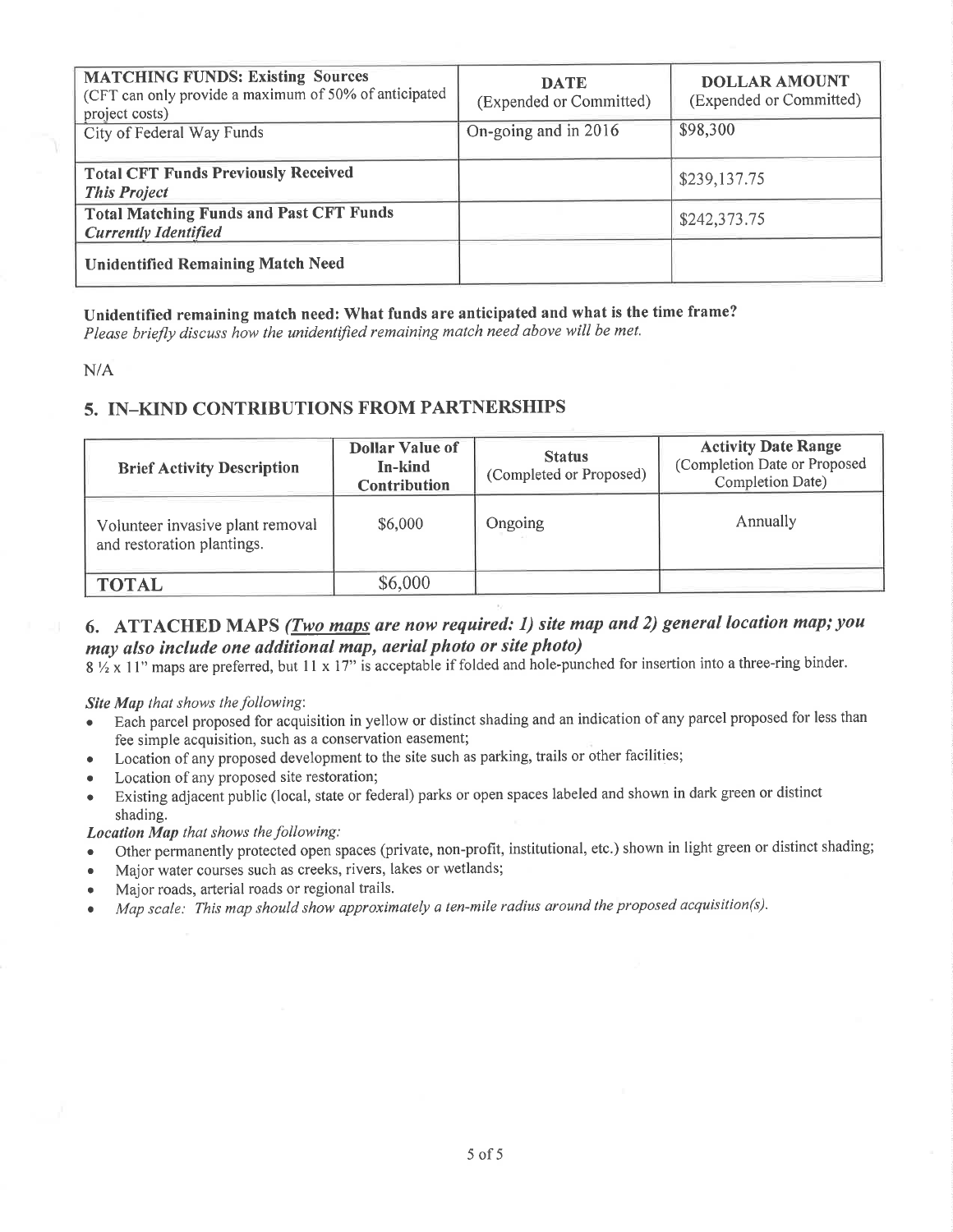